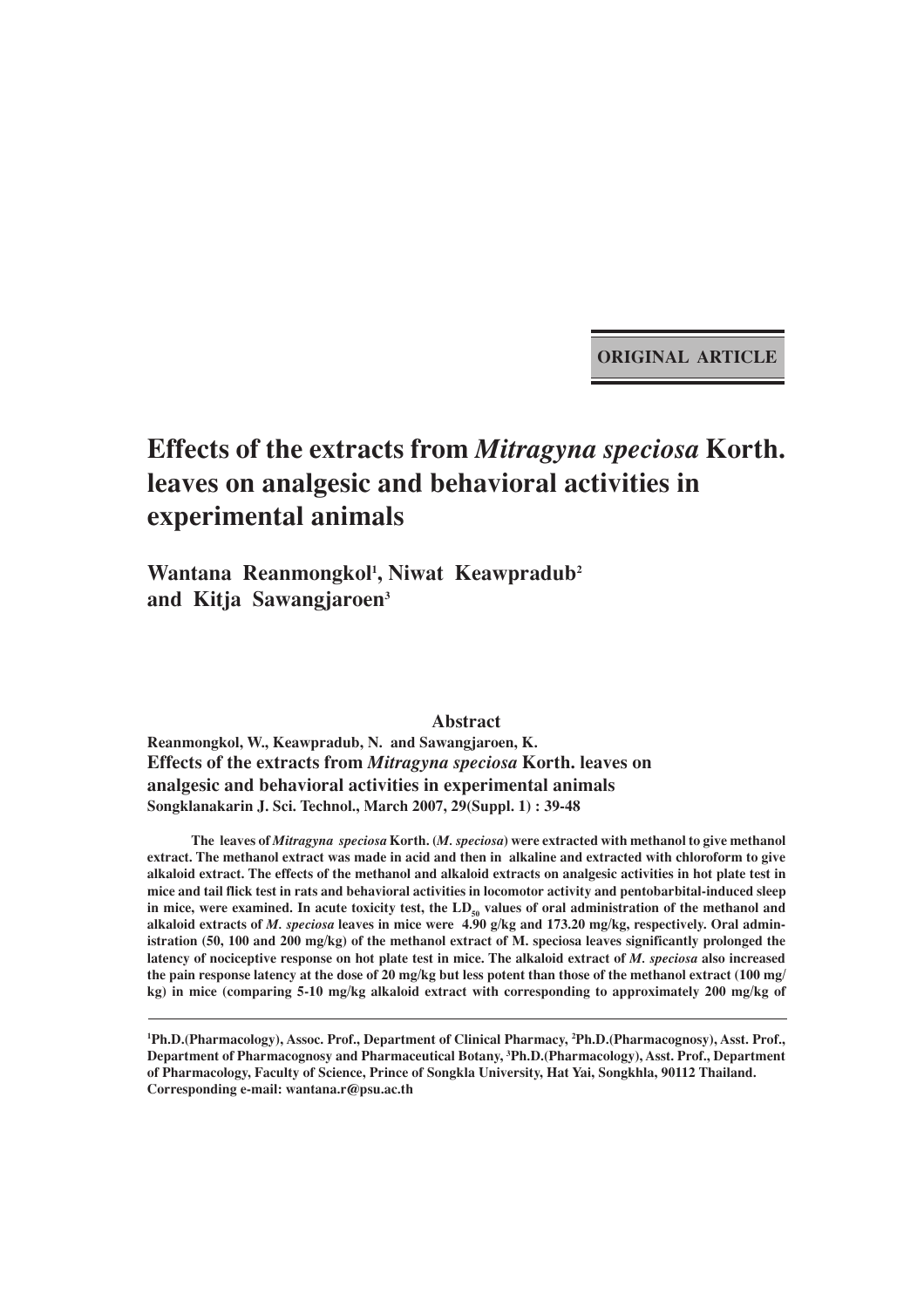| Songklanakarin J. Sci. Technol.               | Effects of the extracts from M. speciosa |                         |  |
|-----------------------------------------------|------------------------------------------|-------------------------|--|
| Vol.29 (Suppl. 1), March 2007 : Thai Herbs II | 40                                       | Reanmongkol, W., et al. |  |

**methanol extract). The antinociceptive action of either methanol extract (100 mg/kg, p.o.) or alkaloid extract (20 mg/kg, p.o.) of** *M. speciosa* **leaves was blocked by naloxone (2 mg/kg, i.p.) in mice. Neither the methanol extract nor the alkaloid extract significantly prolonged latency of nociceptive response on tail flick test in rats. Both of the extracts had no significant change on spontaneous motor activity or pentobarbital-induced** sleep in mice, respectively. These results suggest that the methanol and alkaloid extracts of *M. speciosa* leaves **possess the analgesic activity which partly acted at opioid receptors in the supraspinal opioid system.**

**Key words :** *Mitragyna speciosa* leaves, extract, alkaloid, analgesic, behavioral

# ำเทคัดย่ค

วันทนา เหรียญมงคล นิวัติ แก้วประดับ ้ และ กิจจา สว่างเจริญ*ี*่ • ผลของสารสกัดจากใบกระท่อมต่อฤทธิ์แก้ปวดและพฤติกรรมในสัตว์ทดลอง ึว. สงขลานครินทร์ วทท. มีนาคม 2550 29(ฉบับพิเศษ 1) : 39-48

์ ทำการสกัดใบกระท่อมด้วยเมทานอลได้สารสกัดเมทานอล นำสารสกัดเมทานอลมาทำให้เป็นกรดและต่อมา ทำให้เป็นด่างและสกัดด้วยคลอโรฟอร์มได้สารสกัดแอลคาลอยด์ ทำการทดสอบผลของสารสกัดเมทานอล และสาร ิสกัดแอลคาลอยด์ต่อถุทธิ์แก้ปวด ซึ่งเหนี่ยวนำให้เกิดความปวดด้วยความร้อนในหนถีบจักร (hot plate test) และ ำหนขาว (tail flick test) และผลต่อพฤติกรรมโดยวัดการเคลื่อนไหว และการเหนี่ยวนำให้หลับด้วยเพนโทบาร์บิทาล ในหนูถีบจักร ในการศึกษาความเป็นพิษเฉียบพลัน พบว่าค่าแอลดี 50 เป็น 4.90 กรัม/กก. และ 173.20 มก./กก. ตามลำดับจากการป้อนสารสกัดเมทานอล และสารสกัดแอลคาลอยด์ของใบกระท่อมในหนูถีบจักร การป้อนสารสกัด ้ เมทานอล (50, 100 และ 200 มก./กก.) ของใบกระท่อม มีผลยืดเวลาการตอบสนองต่อความเจ็บปวดซึ่งเกิดจากการ ึ เหนี่ยวนำด้วยความร้อนที่เท้าหนูอย่างมีนัยสำคัญในหนูถีบจักร สารสกัดแอลคาลอยด์มีผลยืดเวลาการตอบสนองต่อ ึ ความเจ็บปวดเช่นกันที่ขนาด 20 มก./กก. แต่มีความแรงน้อยกว่ากรณีของสารสกัดเมทานอล (100 มก./กก.) ในหน ์ถีบจักร (เปรียบเทียบสารสกัดแอลคาลอยด์ขนาด 5-10 มก./กก. เทียบเท่ากับสารสกัดเมทานอลขนาดประมาณ 200 ึ่มก./กก.) ฤทธิ์ระงับปวดของสารสกัดเมทานอล (100 มก./กก.) และสารสกัดแอลคาลอยด์ (20 มก./กก.) ของใบ ึกระท่อมถกต้านด้วยสารนาล็อกโซน (2 มก./กก. โดยการฉีดเข้าทางหน้าท้อง) ในหนถีบจักร ทั้งสารสกัดเมทานอล **·≈– "√ °—¥·Õ≈§"≈Õ¬¥å‰¡à¡'º≈Õ¬à"ß¡'π—¬ "§—≠µàÕ°"√¬◊¥‡«≈"°"√µÕ∫ πÕßµàÕ§«"¡‡®Á∫ª«¥∑'Ë∫√'‡«≥À"ßÀπŸ´÷Ëß** ้ เหนี่ยวนำด้วยลำแสงความร้อน สารสกัดเมทานอลและสารสกัดแอลคาลอยด์ไม่มีผลอย่างมีนัยสำคัญต่อการเคลื่อนไหว ำเรือการเหนี่ยวนำให้หลับด้วยเพนโทบาร์บิทาลในหนถีบจักร จากผลการทดลองนี้เสนอว่าสารสกัดเมทานอลและสาร ิสกัดแอลคาลอยด์ของใบกระท่อมมีฤทธิ์แก้ปวด โดยออกฤทธิ์บางส่วนที่ตัวรับโอปิออยด์ในระบบโอปิออยด์ที่อยู่เหนือ ้ไขสันหลังขึ้นไป

 $^{\mathsf{1}}$ ภาควิชาเภสัชกรรมคลินิก  $^{\mathsf{2}}$ ภาควิชาเภสัชเวทและเภสัชพฤกษศาสตร์ คณะเภสัชศาสตร์ <sup>3</sup>ภาควิชาเภสัชวิทยา คณะวิทยาศาสตร์ มหาวิทยาลัยสงขลานครินทร์ อำเภอหาดใหญ่ จังหวัดสงขลา 90112

*Mitragyna speciosa* (*M. speciosa*) Korth. (Rubiaceae) is traditionally used in Thailand and known as Kratom. It is often used as a substitute for opium when opium is unavailable, or to moderate opium addiction. In folk medicine, it is often used to treat diarrhea. A small minority of users use kratom to prolong sexual intercourse. Users of kratom tend to be peasants, laborers and

farmers who use the plant to overcome the burdens of their hard work. Heavy users may chew kratom between 3-10 times a day while new users may only need a few leaves to obtain the desired effects. Some users find with time they need to increase doses to 10-30 leaves or even more per day (Anon, 2006).

Phytochemical studies of the constituents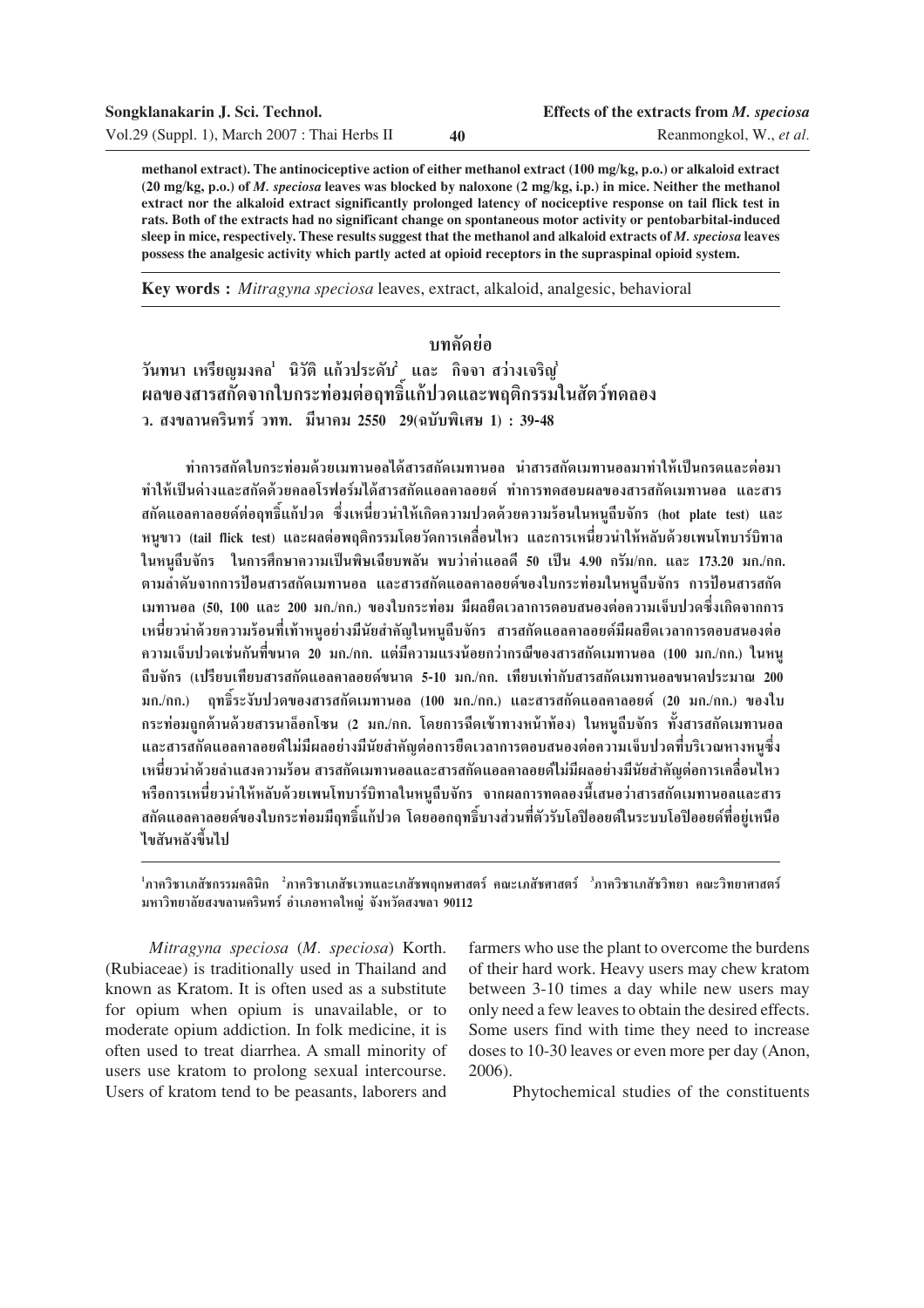of *M. speciosa* have been reported. Several 9 methoxy-corynanthe-type monoterpenoid indole alkaloids were isolated from *M. speciosa* leaves (Takayama *et al.*, 2000).

The pharmacological activities of the compounds from *M. speciosa* leaves have been studied. Mitragynine, a major indole-alkaloid, isolated from *M. speciosa* leaves, exerts inhibitory effect on electrically stimulated contraction of isolated guinea-pig ileum (Watanabe *et al.*, 1997); on forskolin-stimulated cAMP formation in NG108-15 cells (Tohda *et al.*, 1997) and on 5 methoxy-N, N-dimethyltryptamine-induced headtwitch response in mice (Matsumoto *et al.*, 1997) and has morphine-like action on gastric acid secretion in anesthetized rats and inhibits the vas deferens contraction of guinea-pig elicited by nerve stimulation (Tsuchiya *et al.*, 2002; Matsumoto *et al.*, 2005a). Mitragynine pseudoindoxyl, oxidative derivative of mitragynine possesses opioid agonist, leading to a potent inhibition of electrically stimulated contraction in guinea pig ileum through mu-receptors and in mouse vas deferens through delta-receptors (Yamamoto *et al.*, 1999; Takayama *et al.*, 2002). 7-hydroxymitragynine, a minor alkaloid constituent of *M. speciosa*, exhibited a potent opioid effect on the electrically-stimulated contraction in guinea-pig ileum and orally active analgesic effect based on activation of mu-opioid receptors (Horie *et al.*, 2005; Takayama, 2004; Matsumoto, 2004; Matsumoto *et al.*, 2005b). 9-hyhroxycorynantheidine, synthesized from mitragynine, has partial agonist properties on mu-opioid receptors in the guinea-pig ileum (Matsumoto et al., 2005c).

Although some active compounds, isolated from *M. speciosa* leaves have been reported to show antinociceptive activity, no evaluation of the analgesic activity of the methanol and alkaloid extracts of *M. speciosa* leaves has been clearly reported. In the present study, we investigated the potential analgesic activities of the methanol and alkaloid extracts obtained from *M. speciosa* leaves by using hot plate test in mice and tail flick test in rats. The general behaviors using locomotor activity measurement and pentobarbital-induced sleep in mice were also observed.

#### **Materials and methods**

#### **Plant material**

The fresh leaves of *M. speciosa* Korth. (Rubiaceae) were collected from natural sources in Songkhla and Satun Provinces during 2004- 2005. Authentication of plant material was carried out at the Department of Pharmacognosy and Pharmaceutical Botany, Faculty of Pharmaceutical Sciences, Prince of Songkla University, Songkhla, Thailand, where the herbarium vouchers (No. PCOG/MS001-002) have been kept.

## **Preparation of the methanol and alkaloid extracts from the leaves of** *M. speciosa*

The fresh leaves of *M. speciosa* (5 kg) were dried in hot air oven at  $45-50^{\circ}$ C, powdered and macerated with methanol for 72 hours. Then filtered and evaporated under reduced pressure at 40-  $45^{\circ}$ C to obtain a syrupy mass. The marc was remacerated with methanol twice, filtered and evaporated. All syrupy masses were combined to give crude methanol extract 396 g. An aliquot (300 g) of the methanol extract was dissolved in 10% acetic acid, well shaken and left to stand for 24 hours, then filtered to give the acidic filtrate, which was washed with petroleum ether, made alkaline (pH 9) with 25% ammonia solution and extracted with portions of chloroform. The combined chloroform extract was washed with distilled water, dried over anhydrous sodium sulfate and evaporated under reduced pressure at  $40^{\circ}$ C to give crude alkaloid extract 9.38 g (approximately 0.25% yield of the fresh leaves weight).

The methanol and alkaloid extracts were used as the test extract. All doses were expressed in terms of the extract (mg/kg body weight).

#### **Animals**

All animals used in this study were obtained from the Animal House, Faculty of Science, Prince of Songkla University, Hat Yai, Songkhla, Thailand. Male Swiss mice and Wistar rats with the weight ranging from 30-39 g and 150-230 g, respectively,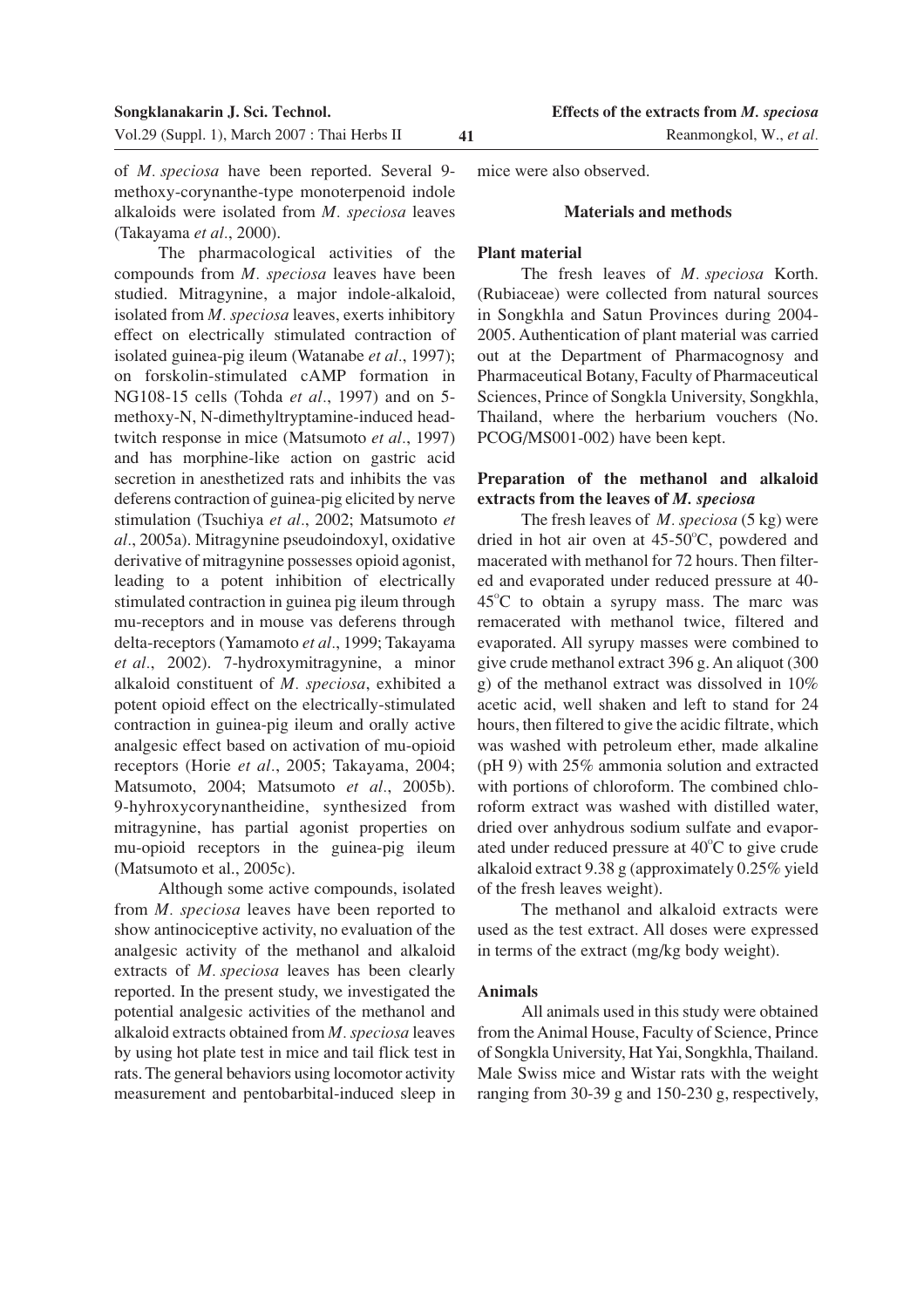were used. The rats were handled for 5-10 min daily for several days before experiments. The animals were housed for at least one week in the laboratory animal room prior to testing. Food and water were given *ad libitum* unless otherwise specified. All procedures described were reviewed and approved by the Institutional Committee for Ethical Use of Animals, Prince of Songkla University, Thailand.

#### **Acute toxicity**

The 50% lethal dose of the methanol and alkaloid extracts of *M. speciosa* leaves were estimated by the up-and-down method in mice (Bruce, 1985). Doses were adjusted by a constant multiplicative factor; viz. 1.5, for this experiment. The dose for each successive animal was adjusted up or down depending on the previous outcome.

## **Antinociceptive activity**

## **1. Hot plate test**

The hot plate test was carried out according to the method described by Woolfe & MacDonald (1944). Mice were placed on a hot plate maintained at  $55^{\circ}$ C  $\pm$  1<sup>o</sup>C. Latency of nociceptive response such as licking of a hind limb or jumping was measured. Starting thirty minutes after p.o. administration of the test agents except morphine (15 min after administration), the nociceptive response was measured every 15 min over a 60 min period. Morphine sulfate was injected subcutaneously. The cut-off time was 45 sec. Only the mice that showed nociceptive responses within 15 sec were used for the experiments.

## **2. Tail flick test**

The tail flick test was performed according to a previously described procedure (D'Amour & Smith, 1941). The tail-flick reflex latency (sec) was measured every 15 min for 1 hr period starting 30 min after oral administration of the methanol extract (50, 100, 200 mg/kg), the alkaloid extract (5, 10, 20 mg/kg) of *M. speciosa* leaves or cosolvent except morphine was subcutaneously administered 15 min (10 mg/kg). The rats whose basal responses were more than 3 sec, were discarded and a cut-off time of 10 sec was maintained

throughout the experiment.

## **Antagonism of the antinociceptive activity of the extracts by pre-treatment with naloxone**

Mice were administered with naloxone at a dose of 2 mg/kg ( i.p.). After 10 min the test agents were given. The assessments were conducted by hot plate test.

## **General behaviors**

#### **Locomotor activity**

Locomotor activity was recorded in an activity cage (Basile, Milan) using a modification of the method previously reported (Capasso *et al.*, 1996). The mice were placed in the cage for at least 10 min for acclimatization before oral administration of drugs. Temperature, sound and light conditions were maintained uniform during the course of the experiments. Measurements were performed at 5 min intervals and cumulative counts were recorded for a 1 h period. Experiments were carried out from 9 a.m. to 5 p.m.

#### **Pentobarbital-induced sleep**

Mice were injected with pentobarbital (50 mg/kg) intraperitoneally to induce sleep. The duration of sleep was measured as the period between the loss and the recovery of the righting reflex. The methanol extract (50, 100, 200 mg/kg), alkaloid extract of *M. speciosa* (5, 10 and 20 mg/ kg), or cosolvent vehicle was administered orally 30 min before pentobarbital (Ferrini *et al.*, 1974).

## **Chemicals**

The following drugs were used: morphine sulfate, pentobarbital sodium and methamphetamine hydrochloride (AR grade, Sigma Chem. Co., St. Louis, U.S.A.); methanol, petroleum ether, chloroform (AR grade, Merck, Germany); sodium chloride, sodium sulfate, ammonia (AR grade, Carlo Erba, Germanny). The methanol and alkaloid extracts of *M. speciosa* leaves were dissolved in cosolvent solution (propylene glycol : tween 80 : water  $= 4:1:4$ ) and administered orally in a constant volume (10 ml/kg for mice and 5 ml/kg for rats) 30 min before the experiments. Morphine sulfate was dissolved in 0.9% sodium chloride solution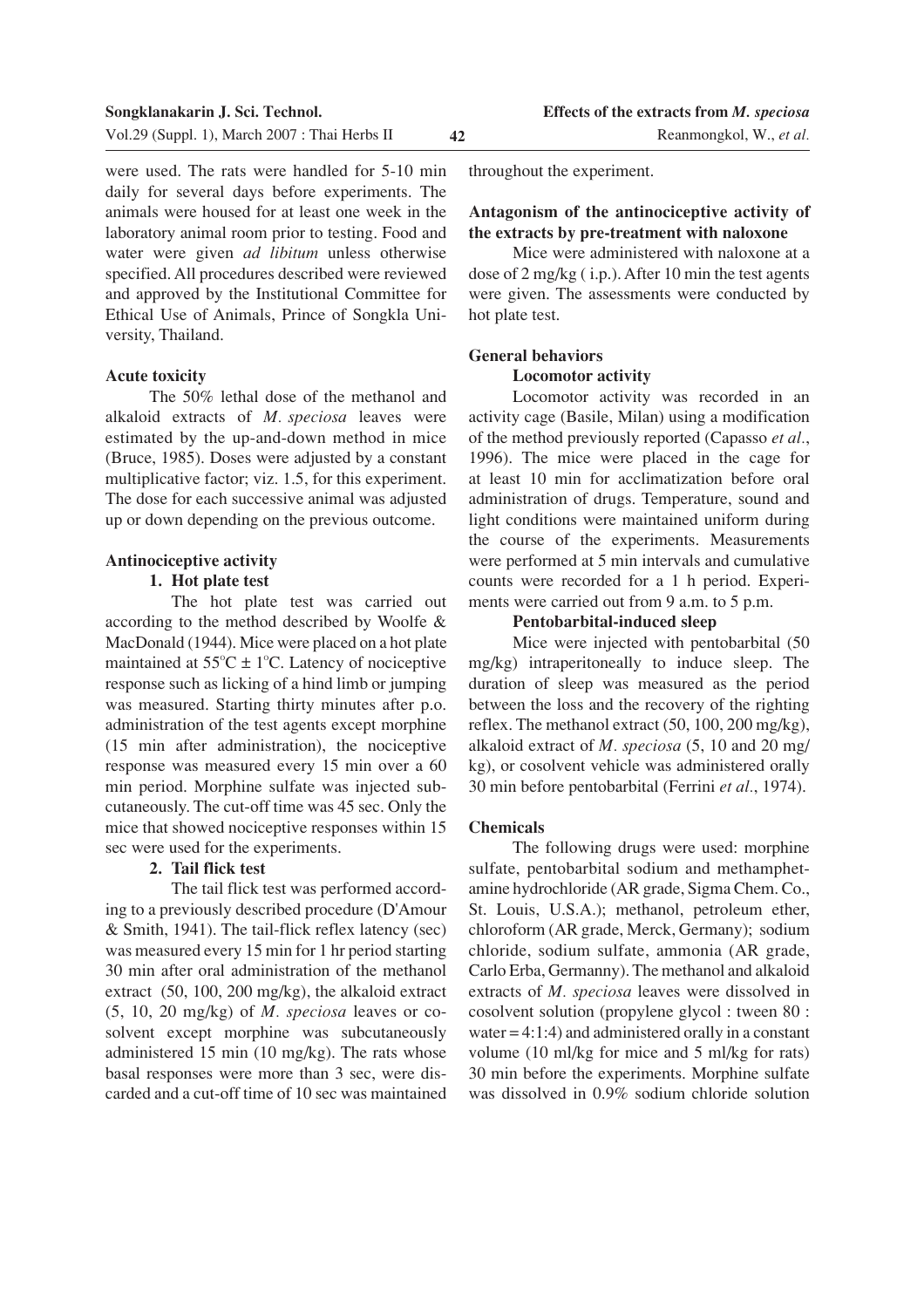#### **Statistical Analysis**

experiments.

Data are expressed as mean ± SEM and were analyzed statistically by one-way ANOVA procedures, followed by Dunnett's test. A difference was considered significant at  $p<0.05$ .

#### **Results**

#### **Acute toxicity**

In acute toxicity test, the signs of toxicity included lethargy, tremor, fatigue, paralysis, loss of righting reflex, apnea, tonic-clonic convulsion and death. The  $LD_{so}$  values of orally administration of the methanol and alkaloid extracts of *M. speciosa* leaves in mice were 4.90 g/kg and 173.20 mg/kg, respectively.

# **Effects of the methanol and alkaloid extracts of** *M. speciosa* **leaves and morphine on nociceptive response induced by heat in hot plate test**

As shown in Table 1, oral administration (50, 100, 200 mg/kg) of the methanol extract of *M.* *speciosa* leaves significantly prolonged the latency of nociceptive response but less potent than those of the morphine group (10 mg/kg, s.c.) in mice. The alkaloid extract of *M. speciosa* leaves also increased the pain response latency at the dose of 20 mg/kg but had weaker analgesic activity than the methanol extract (100 mg/kg) in mice.

# **Effects of the naloxone on methanol and alkaloid extracts of** *M. speciosa* **leaves and morphine in hot plate test**

The antinociceptive action of the methanol extract (100 mg/kg, p.o.) and the alkaloid extract (20 mg/kg, p.o.) of *M. speciosa* leaves was blocked by pure opioid antagonist, naloxone (2 mg/kg, i.p.). Morphine sulfate (10 mg/kg, s.c.), a centrally acting analgesic drug, was also antagonized by naloxone, as shown in Table 2.

# **Effects of the methanol and alkaloid extracts of** *M. speciosa* **leaves and morphine on nociceptive response in tail-flick test**

Neither the methanol extract (50, 100, 200 mg/kg, p.o.) nor the alkaloid extract (5, 10, 20 mg/ kg, p.o.) of *M. speciosa* leaves significantly prolonged the rat tail's time that subjected to heat

**Drug** Dose Latency of nociceptive response (sec)<br>  $(mg/kg, p.o.)$   $\frac{Latency \ of \ noccepitive \ response \ (sec)}{30}$ **15 30 45 60 min** Cosolvent - 9.7±0.6 11.4±1.0 10.4±1.3 11.7±1.5 Morphine 10 24.0±3.8\* 28.4±3.9\* 23.1±4.2\* 21.9±4.0\* *M. speciosa* 50 13.2±2.2 11.5±0.7 17.2±3.4\* 14.3±1.2 (methanol) 100 13.6±1.2 17.4±3.2\* 18.5±3.4\* 16.3±3.3\* 200 14.0±1.0 12.9±1.1 16.4±2.8\* 13.9±1.2 Cosolvent -  $10.0 \pm 0.7$   $10.0 \pm 1.2$   $9.3 \pm 0.9$   $9.2 \pm 1.4$ Morphine 10 17.5±2.3\* 21.6±3.0\* 19.7±3.2\* 17.8±3.3\* *M. speciosa* 5 10.1±0.6 9.3±0.6 8.5±0.6 8.7±0.6 (alkaloid) 10 11.5±0.6 9.7±0.8 9.6±1.0 9.4±0.9 20 13.5±1.1\* 13.1±1.4\* 12.3±1.1 10.3±0.9 **Dose (mg/kg, p.o.)**

**Table 1. Effects of the methanol and alkaloid extracts of** *M. speciosa* **leaves and morphine on nociceptive response in hot plate test.**

**Beginning 30 min after oral administration of test agents (or 15 min after morphine injection, s.c.), the nociceptive response was measured every 15 min over a 60-min period. Each datum represents the latency of nociceptive responses (sec) ± S.E.M. (n=10). \* p< 0.05 compared with the control group (Dunnett's test).**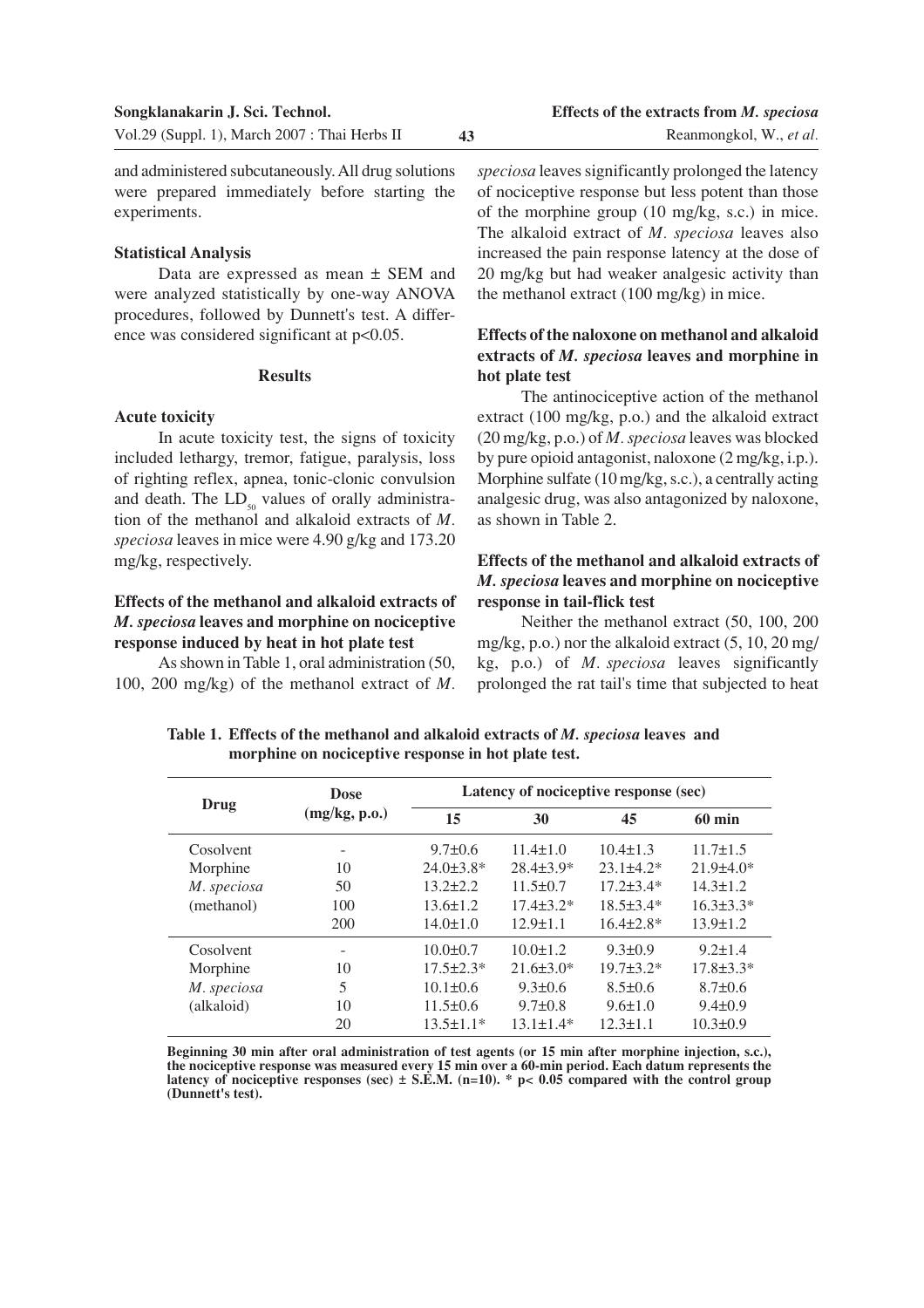|                                         | <b>Dose</b>   | Latency of nociceptive response (sec) |                |                |                  |
|-----------------------------------------|---------------|---------------------------------------|----------------|----------------|------------------|
| Drug                                    | (mg/kg, p.o.) | 15                                    | 30             | 45             | $60 \text{ min}$ |
| Naloxone + Cosolvent                    |               | $9.4 \pm 0.7$                         | $10.9 \pm 0.9$ | $11.9 \pm 0.8$ | $10.8 \pm 0.8$   |
| Naloxone + Morphine                     | 10            | $10.8 \pm 1.2$                        | $11.5 \pm 1.2$ | $12.8 \pm 1.3$ | $17.3 \pm 1.7*$  |
| Naloxone + $M$ . speciosa<br>(methanol) | 100           | $12.3 \pm 1.2$                        | $15.4 \pm 1.2$ | $13.5 \pm 1.1$ | $15.6 \pm 1.9$   |
| Naloxone + Cosolvent                    |               | $9.2 \pm 0.7$                         | $9.2 \pm 0.6$  | $8.4 \pm 0.6$  | $7.7 \pm 0.7$    |
| Naloxone + Morphine                     | 10            | $10.0 \pm 0.5$                        | $9.0 \pm 0.7$  | $10.7 \pm 1.2$ | $10.9 \pm 1.3$   |
| Naloxone + $M.$ speciosa<br>(alkaloid)  | 20            | $9.9 \pm 0.7$                         | $9.7 \pm 0.8$  | $8.8 \pm 0.7$  | $8.4 \pm 0.6$    |

| Table 2. Effects of the naloxone on methanol and alkaloid extracts of M. speciosa and |  |  |
|---------------------------------------------------------------------------------------|--|--|
| morphine in nociceptive response in hot plate test.                                   |  |  |

**Naloxone (2 mg/kg) was intraperitoneally injected 10 min before test agents administration in mice. The nociceptive response was measured every 15 min over a 60-min period. Each datum represents the latency of nociceptive responses (sec) ± S.E.M. (n=10). \*p< 0.05 compared with the control group (Dunnett's test).**

generated by the tail flick apparatus while morphine (10 mg/kg, s.c.) significantly increased the latency of nociceptive response (Table 3).

## **Effects of the methanol and alkaloid extracts of** *M. speciosa* **leaves and methamphetamine on locomotor activity in mice**

Neither the methanol extract (50, 100, 200 mg/kg, p.o.) nor the alkaloid extract (5, 10, 20 mg/ kg, p.o.) of *M. speciosa* leaves significantly changed spontaneous motor activity in mice while methamphetamine, a CNS stimulant, significantly increased the motor activity, compared with the cosolvent group (Table 4).

# **Effect of the methanol and alkaloid extracts of** *M. speciosa* **leaves on pentobarbital-induced sleep in mice**

Neither the methanol extract (50, 100, 200 mg/kg, p.o.) nor the alkaloid extract (5, 10, 20 mg/ kg, p.o.) of *M. speciosa* leaves had a significant effect on pentobarbital-induced sleep in mice (Table 5).

## **Discussion**

The results demonstrate that the methanol and alkaloid extracts obtained from the leaves of *M. speciosa* exerted the antinociceptive response to heat-induced pain in hot plate test in mice.

The methanol extract of *M. speciosa* leaves prolonged the latency of nociceptive response on heat-induced pain in hot plate test in mice. The alkaloid extract also increased the pain latency time in hot plate test but was less potent than the methanol extract. It is possible that not only the alkaloids but also some other active compounds included in the methanol extract possessed the analgesic action. Neither the methanol extract nor alkaloid extract significantly affected the pain response in tail flick test in rats. Since the analgesic action in hot plate and tail flick tests involves supraspinal (Yaksh and Rubi, 1976) and spinal components, respectively (Mayer & Liebeskind, 1974). The antinociceptive activity of the methanol and alkaloid extracts is due to action at the supraspinal system. In addition, the analgesic action of the methanol extract (100 mg/kg, p.o.) and alkaloid extract (20 mg/kg, p.o.) was also blocked by naloxone (2 mg/kg, i.p.), a pure opioid antagonist (Gutstein and Akil, 2001). These results suggest that the antinociceptive activity of the extracts partly acts at opioid receptors in the supraspinal opioid system. Furthermore, it has been reported that mitragynine, the active alkaloid in *M. speciosa* leaves, exhibited antinociceptive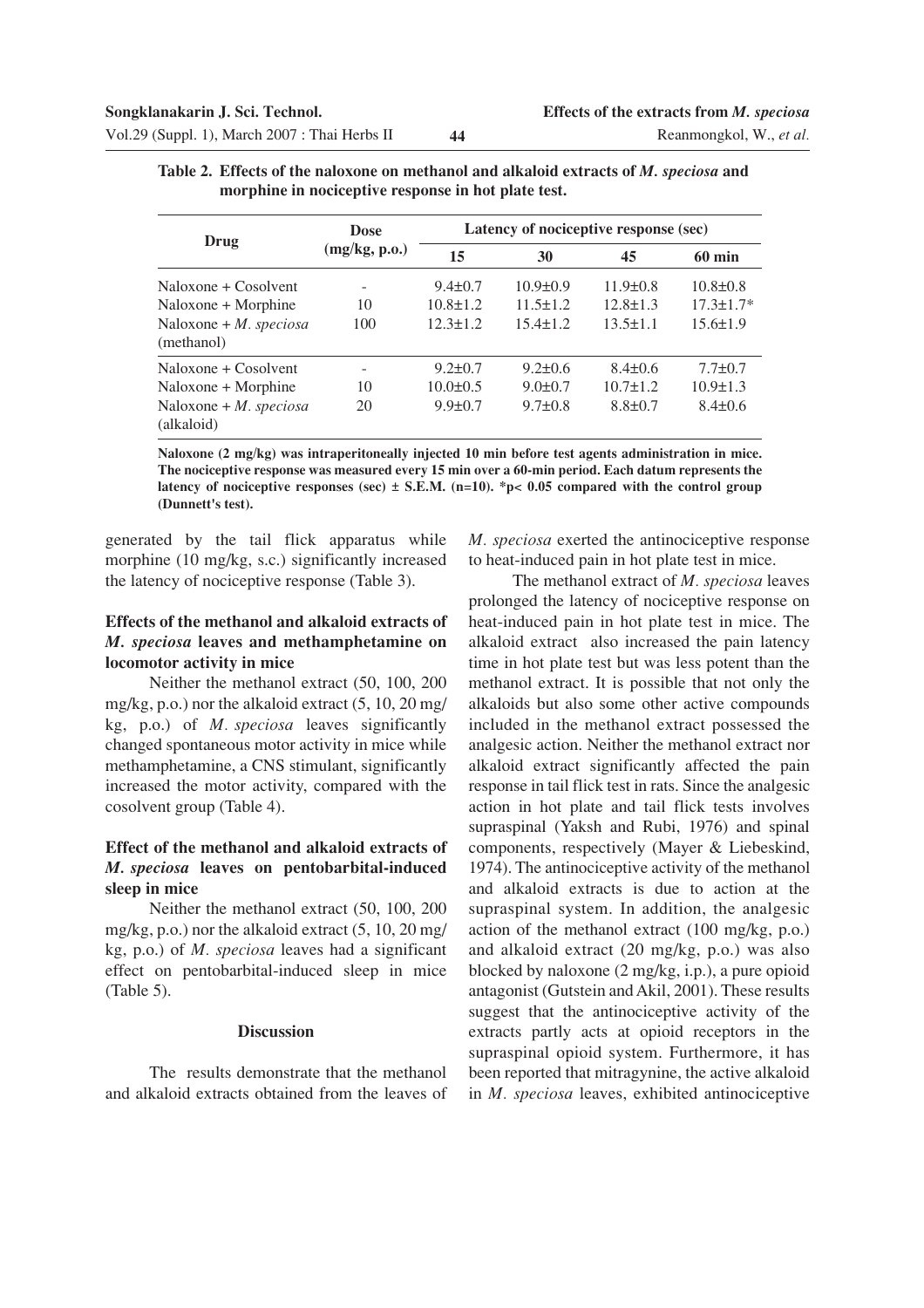| Drug        | <b>Dose</b>   | Latency of nociceptive response (sec) |                 |                 |                  |
|-------------|---------------|---------------------------------------|-----------------|-----------------|------------------|
|             | (mg/kg, p.o.) | 15                                    | 30              | 45              | $60 \text{ min}$ |
| Cosolvent   |               | $2.8 \pm 0.6$                         | $2.1 \pm 0.3$   | $1.9 \pm 0.1$   | $2.2 \pm 0.3$    |
| Morphine    | 10            | $9.5 \pm 0.4*$                        | $9.6 \pm 0.4*$  | $9.8 \pm 0.2$ * | $8.1 \pm 0.8*$   |
| M. speciosa | 50            | $3.4 \pm 0.6$                         | $2.5 \pm 0.3$   | $2.2 \pm 0.2$   | $2.4 \pm 0.3$    |
| (methanol)  | 100           | $4.2 \pm 1.0$                         | $2.9 \pm 0.3$   | $2.5 \pm 0.5$   | $3.5 \pm 0.5$    |
|             | 200           | $2.6 \pm 0.4$                         | $3.0 \pm 0.3$   | $2.2 \pm 0.3$   | $2.9 \pm 0.6$    |
| Cosolvent   |               | $3.8 \pm 1.2$                         | $4.0 \pm 1.2$   | $3.4 \pm 1.5$   | $2.6 \pm 0.3$    |
| Morphine    | 10            | $9.5 \pm 0.3*$                        | $9.8 \pm 0.2^*$ | $10.0 \pm 0.0*$ | $9.7 \pm 0.3*$   |
| M. speciosa | 5             | $3.7 \pm 1.3$                         | $2.9 \pm 0.8$   | $3.9 \pm 0.5$   | $4.8 \pm 1.3$    |
| (alkaloid)  | 10            | $3.2 \pm 1.1$                         | $4.1 \pm 1.0$   | $2.8 \pm 0.7$   | $2.1 \pm 0.2$    |
|             | 20            | $4.1 \pm 1.5$                         | $4.2 \pm 1.5$   | $2.8 \pm 0.3$   | $3.1 \pm 0.6$    |

| Table 3. Effects of the methanol and alkaloid extracts of M. speciosa leaves and morphine |
|-------------------------------------------------------------------------------------------|
| on nociceptive response in the tail-flick test.                                           |

**Beginning 30 min after oral administration of test agents (or 15 min after morphine injection, s.c.), the nociceptive response was measured every 15 min over a 60-min period. Each datum represents the latency of nociceptive responses (sec) ± S.E.M. (n=6) \* p<0.05 compared with the control group (Dunnett's test)**

**Table 4. Effects of the methanol and alkaloid extracts of** *M. speciosa* **leaves and methamphetamine on locomotor activity in mice.**

| Drug                   | <b>Dose</b><br>(mg/kg, p.o.) | <b>Locomotor activity</b><br>(counts/30 min) |
|------------------------|------------------------------|----------------------------------------------|
| Cosolvent              |                              | 343.6±48.5                                   |
| Methamphetamine (i.p.) |                              | $1315.9\pm 135.7*$                           |
| M. speciosa            | 50                           | $233.3 \pm 93.7$                             |
| (methanol)             | 100                          | $163.5\pm 63.8$                              |
|                        | 200                          | $159.2 \pm 34.4$                             |
| Cosolvent              |                              | $507.5 \pm 179.9$                            |
| Methamphetamine (i.p.) |                              | 1343.5±279.5*                                |
| M. speciosa            | 5                            | $252.9 \pm 87.2$                             |
| (alkaloid)             | 10                           | $269.4 \pm 101.2$                            |
|                        | 20                           | $258.9 \pm 93.9$                             |

**Thirty min after oral administration of test agents except methamphetamine was injected intraperitoneally in mice, changes in spontaneous motor activity were measured over a 30-min period. Each datum represents the mean ± S.E.M. from 10 mice. \*p< 0.05, compared with the control group (Dunnett's test).**

actions by involving the descending noradrenergic and serotonergic systems of the supraspinal opioid system on the mechanical noxious stimulation (Matsumoto *et al.*, 1996a, b), which is dominantly mediated by mu- and delta-oipoid receptor subtypes in mice (Thongpradichote *et al.*, 1998).

In this study, the animals were orally administered the methanol extract of *M. speciosa* leaves at doses of 50, 100 and 200 mg/kg p.o., that are comparable to the peasants orally administered 10-30 leaves per day (Anon, 2006). The effective dose of the methanol extract obtained from *M.*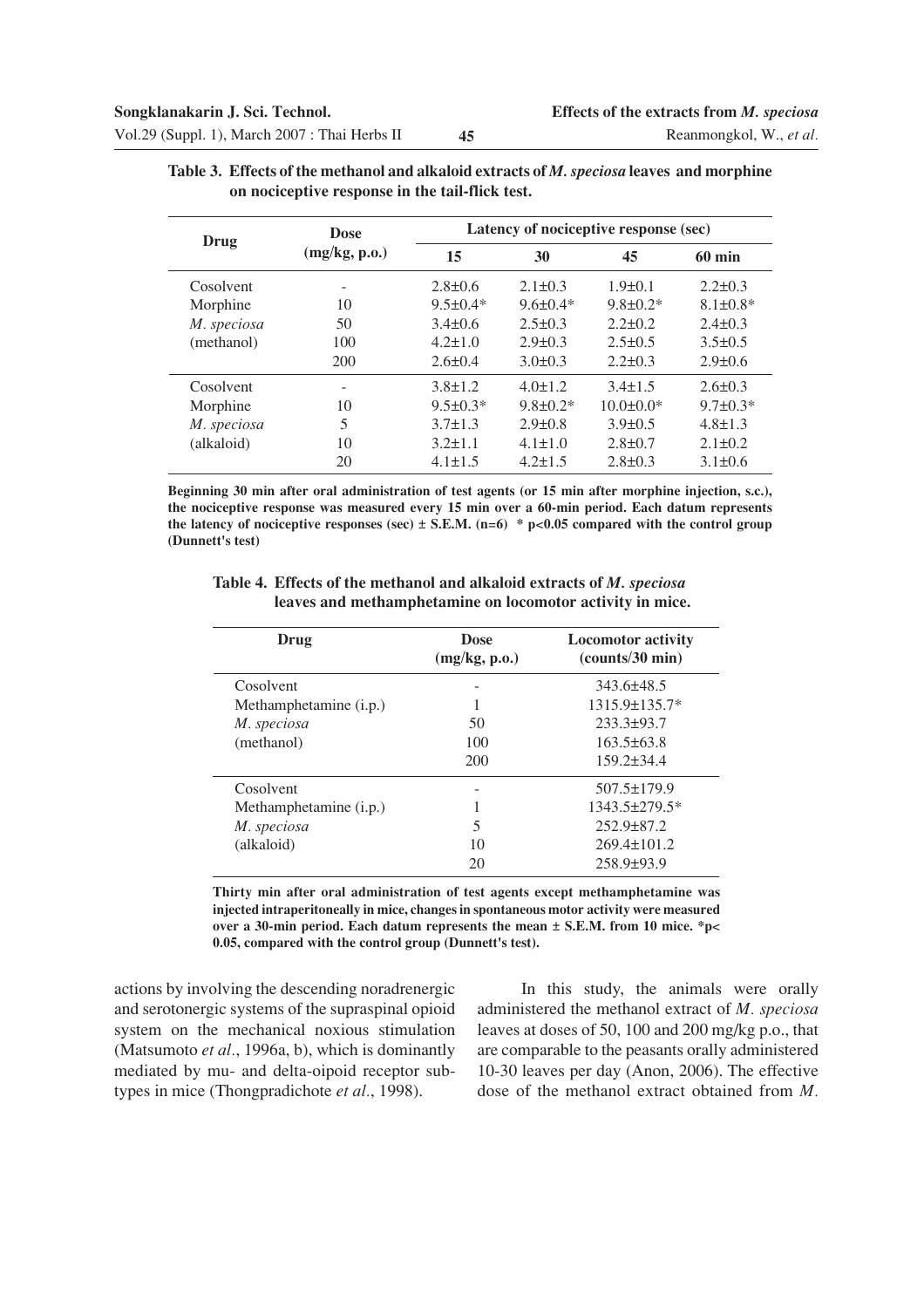| Drug        | <b>Dose</b><br>(mg/kg, p.o.) | Duration of pentobarbital-<br>induced sleep (min) |
|-------------|------------------------------|---------------------------------------------------|
| Cosolvent   |                              | $62.2\pm4.1$                                      |
| M. speciosa | 50                           | $70.1 \pm 3.3$                                    |
| (methanol)  | 100                          | $73.0 \pm 3.6$                                    |
|             | 200                          | $75.5\pm4.9$                                      |
| Cosolvent   |                              | $91.6 \pm 7.8$                                    |
| M. speciosa | 5                            | $86.8\pm 6.6$                                     |
| (alkaloid)  | 10                           | $90.0 \pm 5.3$                                    |
|             | 20                           | $86.1 \pm 5.8$                                    |

|  |                                                 | Table 5. Effects of the methanol and alkaloid extracts of M. speciosa |  |
|--|-------------------------------------------------|-----------------------------------------------------------------------|--|
|  | leaves on pentobarbital- induced sleep in mice. |                                                                       |  |

**The methanol and alkaloid extracts of** *M. speciosa* **leaves were orally administered. After 30 min, pentobarbital (50 mg/kg, i.p.) was injected, and sleeping time was measured. Each datum represents the mean ± S.E.M. (n = 10).**

*speciosa* leaves is 100 mg/kg, p.o. for antinociceptive activity. Although the alkaloid extract is expected to include more active compounds, however, it had weak analgesic activity. Taking into account the yield of 5-10 mg/kg alkaloid extract which corresponds to approximately 200 mg/kg of methanol extract of *M. speciosa* leaves, showed no significant antinociceptive effect. Furthermore, it exhibited higher toxicity than the methanol extract - the  $LD_{50}$  values of orally administration of alkaloid and methanol extracts were 173.20 mg/kg and 4.90 g/kg, respectively, in mice. It is possible that some active compounds included in the methanol extract have synergistic effects on the analgesic action. Thus the preparation of *M. speciosa* leaves or kratom in the methanol extract form has more analgesic efficacy and is less toxic than the alkaloid extract.

In general behavioral study, the methanol and alkaloid extracts of *M. speciosa* leaves had no significant effect on pentobarbital-induced sleep in mice, so a sedative effect could be excluded from their antinociceptive responses in the tests used in this study. Neither of the extracts of *M. speciosa* leaves caused any significant changes in locomotor activity.

In conclusion, these results suggest that the methanol and alkaloid extracts of *M. speciosa*

leaves possess analgesic activity which partly acted at opioid receptors in the supraspinal opioid system.

#### **Acknowledgments**

The authors are very grateful to the Thailand Research Fund for financial support of this work.

#### **References**

- Anon. 2006. Mitragyna speciosa Kratom. Available from http://www.entheology.org/edoto/anm viewer.asp?a=63&z=5.
- Bruce, R.D. 1985. An up- and down procedure for acute toxicity testing. Fundam. Appl. Toxicol., 5: 151- 157.
- Capasso, A., Di Giannuario, A., Loizzo, A., Pieretti, S. and Sorrentino, L. 1996. Dexamethasone reduced clonidine-induced hypoactivity in mice. J. Pharm. Pharmacol., 48: 615-618.
- D'Amour, F.E. and Smith, D.L. 1941. A method for determining loss of pain sensation. J. Pharmacol. Exp. Ther., 72: 74-79.
- Ferrini, R., Miragoli, G. and Taccardi, B. 1974. Neuropharmacological studies on SB 5833, a new psychotherapeutic agent of the benzodiazepine class. Arzneim-Forsch., 24: 2029-2032.
- Gutstein, H.B. and Akil, H. 2001. Opioid analgesics. **In**: Goodman & Gilman's The Pharmacological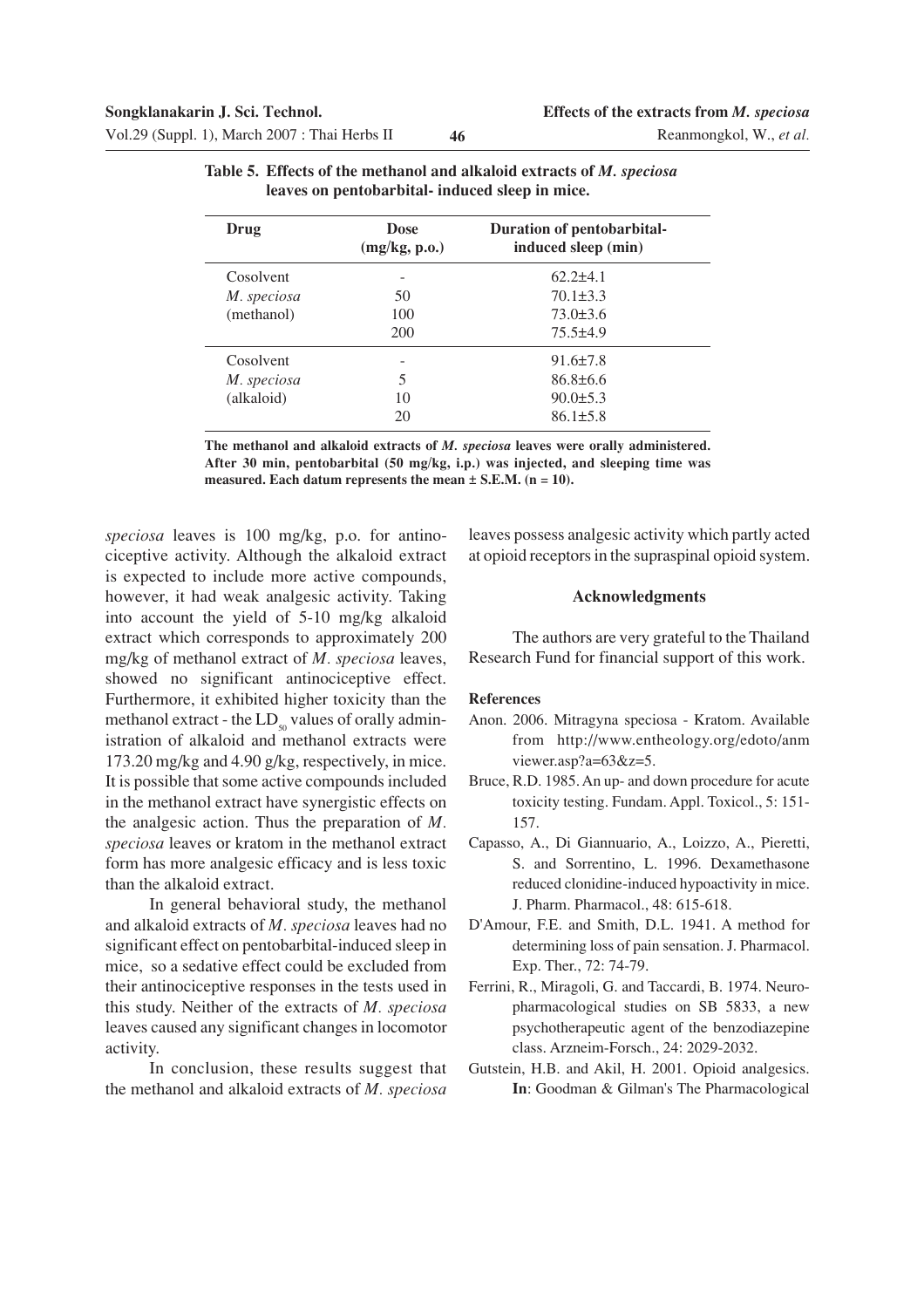basis of Therapeutics, 10<sup>th</sup> ed., Hardman, J.G. and Limbird, L.E. (eds), McGraw-Hill, New York, pp. 602-604.

- Horie, S., Koyama, F., Takayama, H., Ishikawa, H., Aimi, N., Ponglux, D., Matsumoto, K. and Murayama, T. 2005. Indole alkaloids of a Thai medicinal herb, *Mitragyna speciosa*, that has opioid agonistic effect in guinea-pig ileum. Planta Med., 71: 231-6.
- Matsumoto, K., Horie, S., Ishikawa, H., Takayama, H., Aimi, N., Ponglux, D. and Watanabe, K. 2004. Antinociceptive effect of 7-hydroxymitragynine in mice: Discovery of an orally active opioid analgesic from the Thai medicinal herb *Mitragyna speciosa*. Life Sci., 74: 2143-55.
- Matsumoto, K., Yamamoto, L.T., Watanabe, K., Yano, S., Shan, J., Pang, P.K., Ponglux, D., Takayama, H. and Horie, S. 2005a. Inhibitory effect of mitragynine, an analgesic alkaloid from Thai herbal medicine, on neurogenic contraction of the vas deferens. Life Sci., 78: 187-94.
- Matsumoto, K., Horie, S., Takayama, H., Ishikawa, H., Aimi, N, Ponglux, D., Murayama, T. and Watanabe, K. 2005b. Antinociceptive, tolerance and withdrawal symptoms induced by 7 hydroxymitragynine, an alkaloid from the Thai medicinal herb *Mitragyna speciosa*. Life Sci., 78: 2-7.
- Matsumoto, K., Takayama, H., Ishikawa, H., Aimi, N, Ponglux, D., Watanabe, K. and Horie, S. 2005c. Partial agonistic effect of 9-hydroxycorynantheidine on mu-opioid receptor in the guineapig ileum. Life Sci. (in press).
- Matsumoto, K., Mizowaki, M., Suchitra, T., Takayama, H., Sakai, S., Aimi, N. and Watanabe, H. 1996a. Antinociceptive action of mitragynine in mice: evidence for the involvement of supraspinal opioid receptors. Life Sci., 59: 1149-55.
- Matsumoto, K., Mizowaki, M., Suchitra, T., Murakami, Y., Takayama, H., Sakai, S., Aimi, N. and Watanabe, H. 1996b. Central antinociceptive effects of mitragynine in mice: contribution of descending noradrenergic and serotonergic systems. Eur. J. Pharmacol. 317: 75-81.
- Matsumoto, K., Mizowaki, M., Takayama, H., Sakai, S., Aimi, N. and Watanabe, H. 1997. Suppress-

ive effect of mitragynine on the 5-methoxy-N, N-dimethyltryptamine-induced head-twitch response in mice. Pharmacol. Biochem. Behav. 57: 319-23.

- Mayer, D.J. and Liebeskind, J.C. 1974. Pain reduction by focal electrical stimulation of the brain and anatomical and behavioral analysis. Brain Res., 68: 73-93.
- Takayama, H. 2004. Chemistry and pharmacology of analgesic indole alkaloids from the Rubiaceous plant, *Mitragyna speciosa*. Chem. Pharm. Bull. (Tokyo), 52: 916-28.
- Takayama, H., Aimi, N, Sakai, S. 2000. Chemical studies on the analgesic indole alkaloids from the traditional medicine (*Mitragyna speciosa*) used for opium substitute. Yakugaku Zasshi, 120: 959-67. [Abtract]
- Takayama, H., Ishikawa, H., Kurihara, M., Kitajima, M., Aimi, N., Ponglux, D., Koyama, F., Matsumoto, K., Moriyama, T., Yamamoto, L.T., Watanabe, K., Murayama, T. and Horie, S. 2002. Studies on the synthesis and opioid agonistic activities of mitragynine-related indole alkaloids: discovery of opioid agonists structurally different from other opioid ligands. J. Med. Chem. 45: 1949- 56.
- Thongpradichote, S., Matsumoto, K., Tohda, M., Takayama, H., Aimi, N., Sakai, S. and Watanabe, H. 1998. Identification of opioid receptor subtypes in antinociceptive actions of supraspinallyadministered mitragynine in mice. Life Sci., 62: 1371-8.
- Tohda, M., Thongpraditchote, S., Matsumoto, K., Murakami, Y., Sakai, S., Aimi, N., Takayama, H., Tongroach, P. and Watanabe, H. 1997. Biol. Pharm. Bull. 20: 338-40.
- Tsuchiya, S., Miyashita, S., Yamamoto, M., Horie, S., Sakai, S., Aimi, N., Takayama, H. and Watanabe, K. 2002. 443: 185-8.
- Watanabe, K., Yano, S., Horie, S. and Yamamoto, L.T. 1997. Inhibitory effect of mitragynine, an alkaloid with analgesic effect from Thai medicinal plant *Mitragyna speciosa*, on electrically stimulated contraction of isolated guinea-pig ileum through the opioid receptor. Life Sci., 60: 933-42.